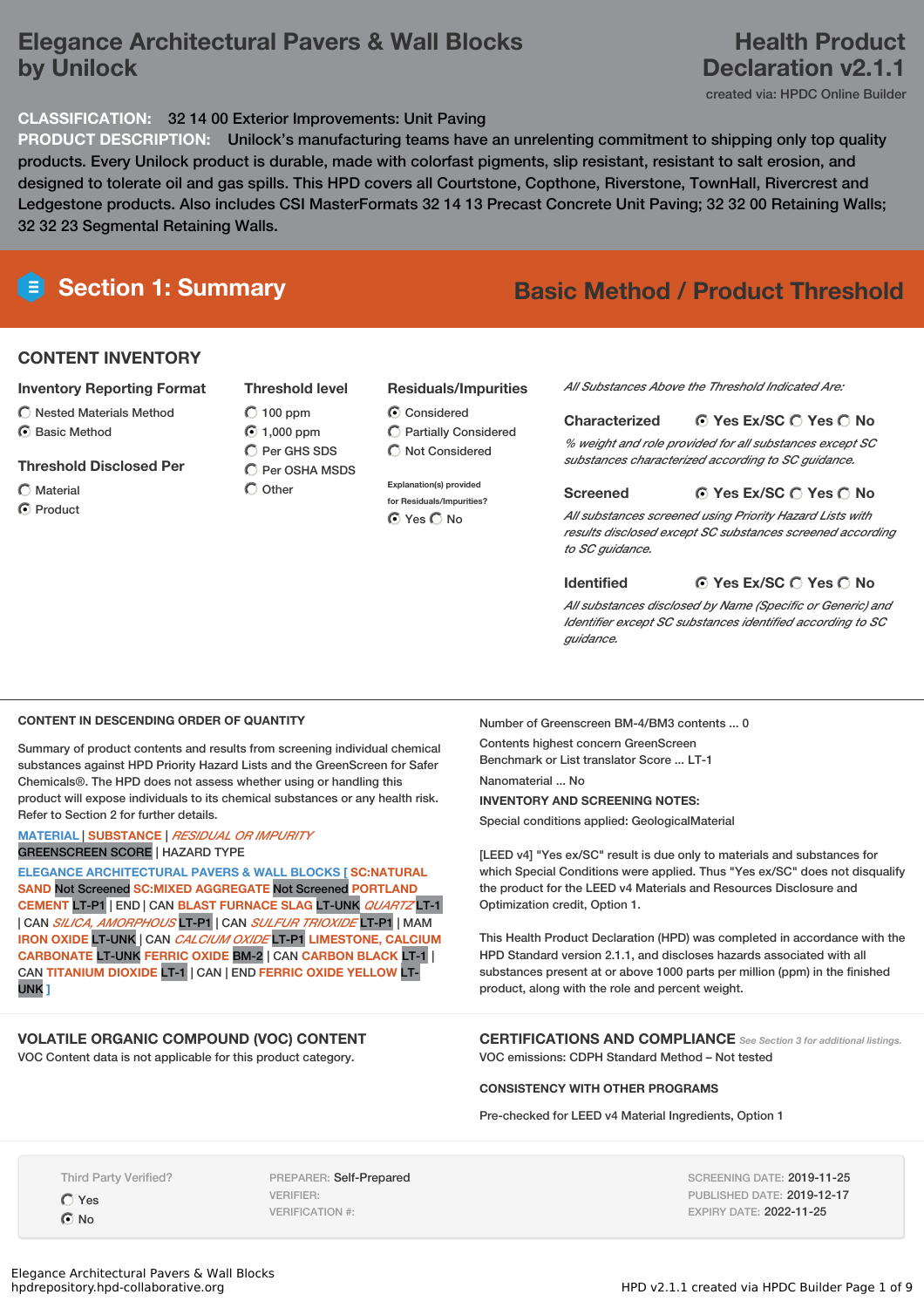This section lists contents in a product based on specific threshold(s) and reports detailed health information including hazards. This *HPD uses the inventory method indicated above, which is one of three possible methods:*

- *Basic Inventory method with Product-level threshold.*
- *Nested Material Inventory method with Product-level threshold*
- *Nested Material Inventory method with individual Material-level thresholds*

Definitions and requirements for the three inventory methods and requirements for each data field can be found in the HPD Open *Standard version 2.1.1, available on the HPDC website at: [www.hpd-collaborative.org/hpd-2-1-1-standard](https://www.hpd-collaborative.org/hpd-2-1-1-standard)*

### **ELEGANCE ARCHITECTURAL PAVERS & WALL BLOCKS**

**PRODUCT THRESHOLD: 1000 ppm RESIDUALS AND IMPURITIES CONSIDERED: Yes** 

RESIDUALS AND IMPURITIES NOTES: Residuals and Impurities were "Considered", as outlined in Emerging Best Practices. Residuals or impurities with the potential to be present at or above the Content Inventory Threshold indicated that return a GS score of BM-1, LT-1, LT-P1 or NoGS have been disclosed, based on information provided in supplier disclosure letters, supplier SDS, and as predicted by process chemistry (Pharos CML).

OTHER PRODUCT NOTES: Percent by weight of substances reported as range to account for formulation variations between product lines and manufacturing facilities.

| <b>SC:NATURAL SAND</b>                                   |                                                                                                                                                                                                                                                                                                                                                                                                                                                 |          |                                   | <b>ID: SC:GeoMat</b> |  |
|----------------------------------------------------------|-------------------------------------------------------------------------------------------------------------------------------------------------------------------------------------------------------------------------------------------------------------------------------------------------------------------------------------------------------------------------------------------------------------------------------------------------|----------|-----------------------------------|----------------------|--|
|                                                          | HAZARD SCREENING METHOD: Pharos Chemical and Materials Library                                                                                                                                                                                                                                                                                                                                                                                  |          | HAZARD SCREENING DATE: 2019-11-25 |                      |  |
| %: $25.00 - 55.00$                                       | GS: Not Screened                                                                                                                                                                                                                                                                                                                                                                                                                                | RC: None | NANO: No                          | ROLE: Aggregate      |  |
| <b>HAZARD TYPE</b>                                       | <b>AGENCY AND LIST TITLES</b>                                                                                                                                                                                                                                                                                                                                                                                                                   | WARNINGS |                                   |                      |  |
|                                                          | Hazard Screening not performed                                                                                                                                                                                                                                                                                                                                                                                                                  |          |                                   |                      |  |
| Version: SCGeoMats/2018-02-23<br>Origin: Ontario, Canada | Typical Composition: Varies by supplier/type: Quartz/Silica (14808-60-7) range reported <66-100%; also reported: <26% Tridymite<br>(15468-32-3); <13% Christobalite (14464-46-1); Limestone (1317-65-3): 0-15%<br>Potential presence of toxic metals: None indicated by suppliers<br>Presence of Radioactive Elements: None indicated by suppliers<br>Includes fine sand, course sand, asphalt sand, and concrete sand from multiple suppliers. |          |                                   |                      |  |
| <b>SC:MIXED AGGREGATE</b>                                |                                                                                                                                                                                                                                                                                                                                                                                                                                                 |          |                                   | <b>ID: SC:GeoMat</b> |  |
|                                                          | HAZARD SCREENING METHOD: Pharos Chemical and Materials Library                                                                                                                                                                                                                                                                                                                                                                                  |          | HAZARD SCREENING DATE: 2019-11-25 |                      |  |
| %: 23.00 - 42.00                                         | GS: Not Screened                                                                                                                                                                                                                                                                                                                                                                                                                                | RC: PreC | NANO: No                          | ROLE: Aggregate      |  |
| <b>HAZARD TYPE</b>                                       | <b>AGENCY AND LIST TITLES</b>                                                                                                                                                                                                                                                                                                                                                                                                                   | WARNINGS |                                   |                      |  |
|                                                          | Hazard Screening not performed                                                                                                                                                                                                                                                                                                                                                                                                                  |          |                                   |                      |  |
|                                                          |                                                                                                                                                                                                                                                                                                                                                                                                                                                 |          |                                   |                      |  |
|                                                          |                                                                                                                                                                                                                                                                                                                                                                                                                                                 |          |                                   |                      |  |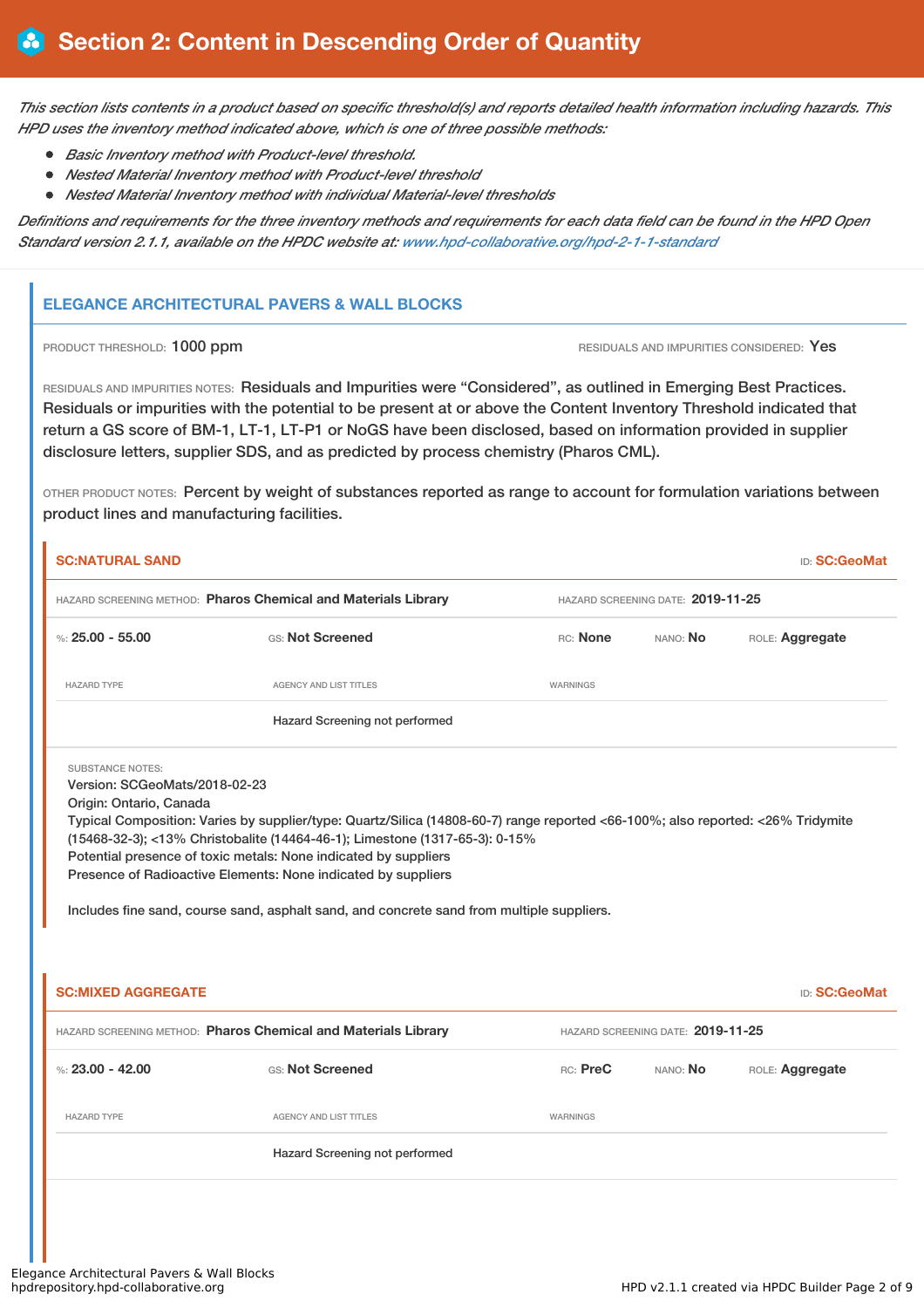SUBSTANCE NOTES: Version: SCGeoMats/2018-02-23 Origin: Ontario, Canada

Typical Composition: Limestone (1317-65-3): 0-15%; Silicon dioxide (14808-60-7): >1%; Other composition information: Aggregate from limestone, granite, sand and gravel are naturally occurring mineral complexes that contain varying quantities of quartz (crystalline silica). Other forms of Crystalline Silica (e.g., tridymite and cristobalite) may also be present or formed under certain industrial processes.

Potential presence of toxic metals: None indicated by suppliers Presence of Radioactive Elements: None indicated by suppliers

Aggregate materials used in the manufacture of bricks, mortar, cement, concrete, plasters, paving materials and other constructions materials. Other means of identification: Limestone; Sand & Gravel; Granite; Recycled Concrete Aggregate (RCA). Recycled Concrete Aggregate (RCA) is a granular base material produced by reclaiming existing hydraulic cement concrete and processing the materials to make a new aggregate.

|                                                                |  |                                   |          | ID: 65997-15-1                                                                |  |  |
|----------------------------------------------------------------|--|-----------------------------------|----------|-------------------------------------------------------------------------------|--|--|
| HAZARD SCREENING METHOD: Pharos Chemical and Materials Library |  | HAZARD SCREENING DATE: 2019-11-25 |          |                                                                               |  |  |
| $GS: LT-P1$                                                    |  |                                   | NANO: No | ROLE: Cement Binder                                                           |  |  |
| <b>AGENCY AND LIST TITLES</b>                                  |  | WARNINGS                          |          |                                                                               |  |  |
| <b>TEDX</b> - Potential Endocrine Disruptors                   |  |                                   |          |                                                                               |  |  |
| <b>MAK</b>                                                     |  |                                   |          | Carcinogen Group 3B - Evidence of carcinogenic effects                        |  |  |
|                                                                |  |                                   | RC: None | <b>Potential Endocrine Disruptor</b><br>but not sufficient for classification |  |  |

SUBSTANCE NOTES: Includes Portland cement and white cement from multiple suppliers. From supplier documentation: "Cement is made from materials mined from the earth and processed using energy provided by fuels. Additional materials, such as fly ash, kiln dust and slag may also be introduced into the cement manufacturing process. A chemical analysis of cement may reveal trace amounts of naturally occurring but potentially harmful chemical compounds such as free crystalline silica, organic compounds, potassium and sodium compounds, heavy metals including cadmium, chromium (including hexavalent chromium), nickel and lead. Other trace constituents may include calcium oxide (also known as free lime or quick lime) and organic compounds from grinding aids such as amine acetate salts, glycols and 1,2-ethanediol."

| <b>BLAST FURNACE SLAG</b>                                      |                        |                                   |                 | ID: 65996-69-2                                 |
|----------------------------------------------------------------|------------------------|-----------------------------------|-----------------|------------------------------------------------|
| HAZARD SCREENING METHOD: Pharos Chemical and Materials Library |                        | HAZARD SCREENING DATE: 2019-11-25 |                 |                                                |
| %: 1.00 - 26.00                                                | <b>GS: LT-UNK</b>      | RC: None                          | NANO: <b>No</b> | ROLE: Cement Binder                            |
| <b>HAZARD TYPE</b>                                             | AGENCY AND LIST TITLES | WARNINGS                          |                 |                                                |
| None found                                                     |                        |                                   |                 | No warnings found on HPD Priority Hazard Lists |

SUBSTANCE NOTES: Slag cement. Other means of identification: GGBFS; Ground Granulated Blast Furnace Cement. Industrial uses in manufacture of concrete, portland cement, blended cement and other building and construction materials. Supplier documentation states: The majority of components in Granulated Blast Furnace Slag are various glassy Metallic Silicates (Iron, Calcium, Magnesium, Aluminum, and Titanium Silicates), including: Dicalcium Silicate (Ca2SiO4) 14284-23-2, Merwinite (Ca3MgSi2O8) 13813-64-4, and Gehlenite (Ca2Al2SiO7) 1302-56-3. Granulated blast-furnace slag is a co-product of the steel industry produced by adding a limestone flux to the ore to remove non-ferrous contaminants. As such, it may contain small quantities of hazardous heavy metals, including trace amounts of chromium, usually in solution in the glass. Ground granulated blast-furnace slag (GGBFS) is a vitreous material containing silica, alumina, magnesia and calcium oxides. It also contains a small quantity of iron, sodium, titanium and manganese oxides. The oxides do not actually occur in free form but as complexed silica-based glasses.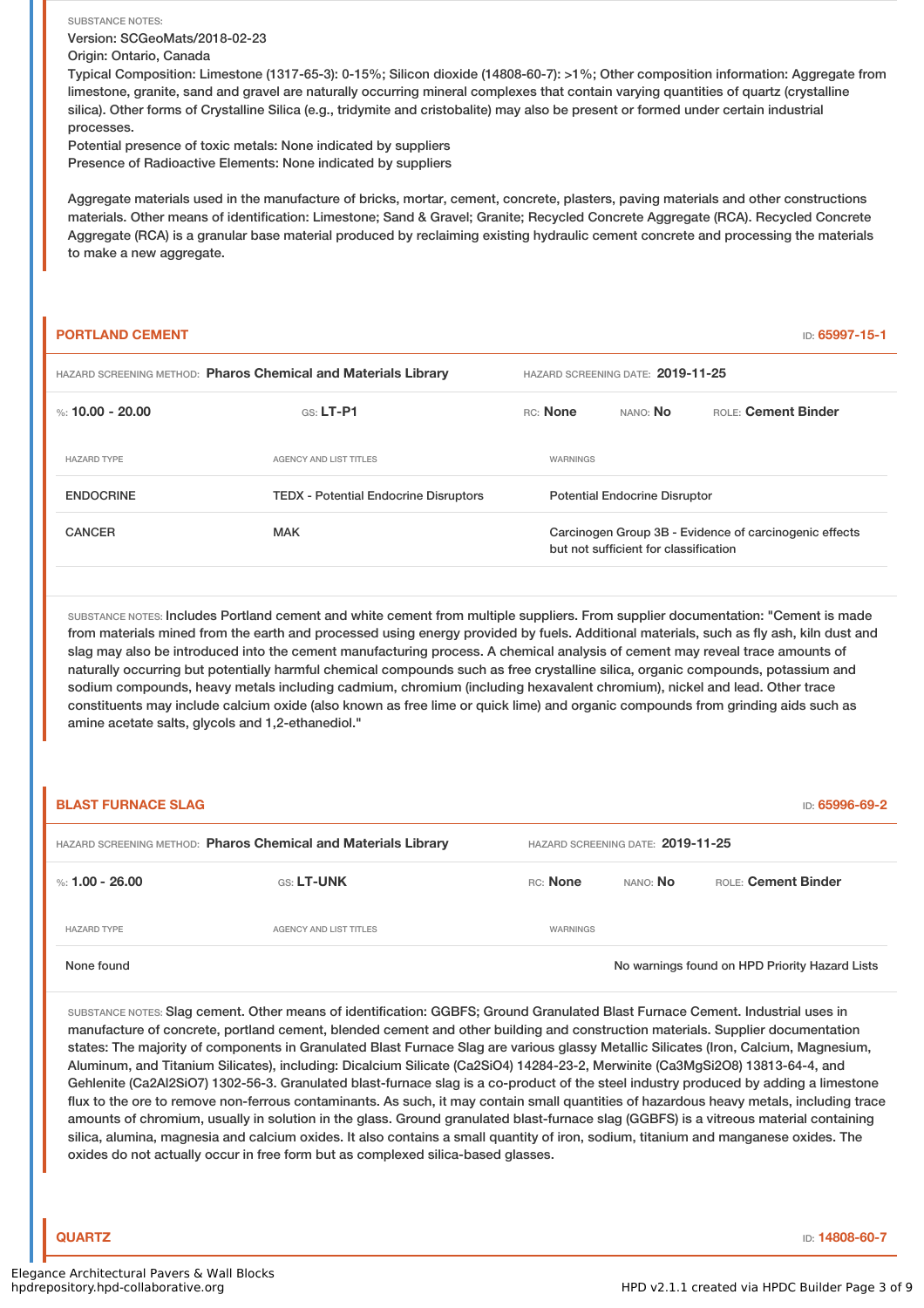|                      | HAZARD SCREENING METHOD: Pharos Chemical and Materials Library | HAZARD SCREENING DATE: 2019-11-25                                                |
|----------------------|----------------------------------------------------------------|----------------------------------------------------------------------------------|
| %: Impurity/Residual | $GS: LT-1$                                                     | RC: None<br>NANO: <b>No</b><br>ROLE: Impurity/Residual                           |
| <b>HAZARD TYPE</b>   | <b>AGENCY AND LIST TITLES</b>                                  | <b>WARNINGS</b>                                                                  |
| <b>CANCER</b>        | <b>IARC</b>                                                    | Group 1 - Agent is Carcinogenic to humans                                        |
| <b>CANCER</b>        | <b>US CDC - Occupational Carcinogens</b>                       | Occupational Carcinogen                                                          |
| <b>CANCER</b>        | CA EPA - Prop 65                                               | Carcinogen - specific to chemical form or exposure route                         |
| <b>CANCER</b>        | <b>IARC</b>                                                    | Group 1 - Agent is carcinogenic to humans - inhaled from<br>occupational sources |
| <b>CANCER</b>        | US NIH - Report on Carcinogens                                 | Known to be Human Carcinogen (respirable size -<br>occupational setting)         |
| <b>CANCER</b>        | <b>MAK</b>                                                     | Carcinogen Group 1 - Substances that cause cancer in<br>man                      |
| <b>CANCER</b>        | GHS - New Zealand                                              | 6.7A - Known or presumed human carcinogens                                       |
| <b>CANCER</b>        | GHS - Japan                                                    | Carcinogenicity - Category 1A [H350]                                             |
| <b>CANCER</b>        | GHS - Australia                                                | H350i - May cause cancer by inhalation                                           |
|                      |                                                                |                                                                                  |

SUBSTANCE NOTES: Sources: Natural Sand; Limestone (1317-65-3); Mixed Aggregate; Portland cement (65997-15-1); Slag Cement (65996- 69-2).

|                        | HAZARD SCREENING METHOD: Pharos Chemical and Materials Library                                                               |          | HAZARD SCREENING DATE: 2019-11-25     |                                        |
|------------------------|------------------------------------------------------------------------------------------------------------------------------|----------|---------------------------------------|----------------------------------------|
| %: Impurity/Residual   | GS: LT-P1                                                                                                                    | RC: None | NANO: No                              | ROLE: Impurity/Residual                |
| <b>HAZARD TYPE</b>     | AGENCY AND LIST TITLES                                                                                                       | WARNINGS |                                       |                                        |
| <b>CANCER</b>          | GHS - Japan                                                                                                                  |          | Carcinogenicity - Category 1A [H350]  |                                        |
| <b>CANCER</b>          | <b>GHS - Australia</b>                                                                                                       |          |                                       | H350i - May cause cancer by inhalation |
| <b>SULFUR TRIOXIDE</b> | SUBSTANCE NOTES: Potential sources: Slag Cement (65996-69-2). As per Pharos CML: Pollutant/Contaminant; Frequent; % Unknown. |          |                                       | ID: 7446-11-9                          |
|                        | HAZARD SCREENING METHOD: Pharos Chemical and Materials Library                                                               |          | HAZARD SCREENING DATE: 2019-11-25     |                                        |
| %: Impurity/Residual   | GS: LT-P1                                                                                                                    | RC: None | NANO: No                              | ROLE: Impurity/Residual                |
| <b>HAZARD TYPE</b>     | AGENCY AND LIST TITLES                                                                                                       | WARNINGS |                                       |                                        |
| <b>MAMMALIAN</b>       | US EPA - EPCRA Extremely Hazardous<br><b>Substances</b>                                                                      |          | <b>Extremely Hazardous Substances</b> |                                        |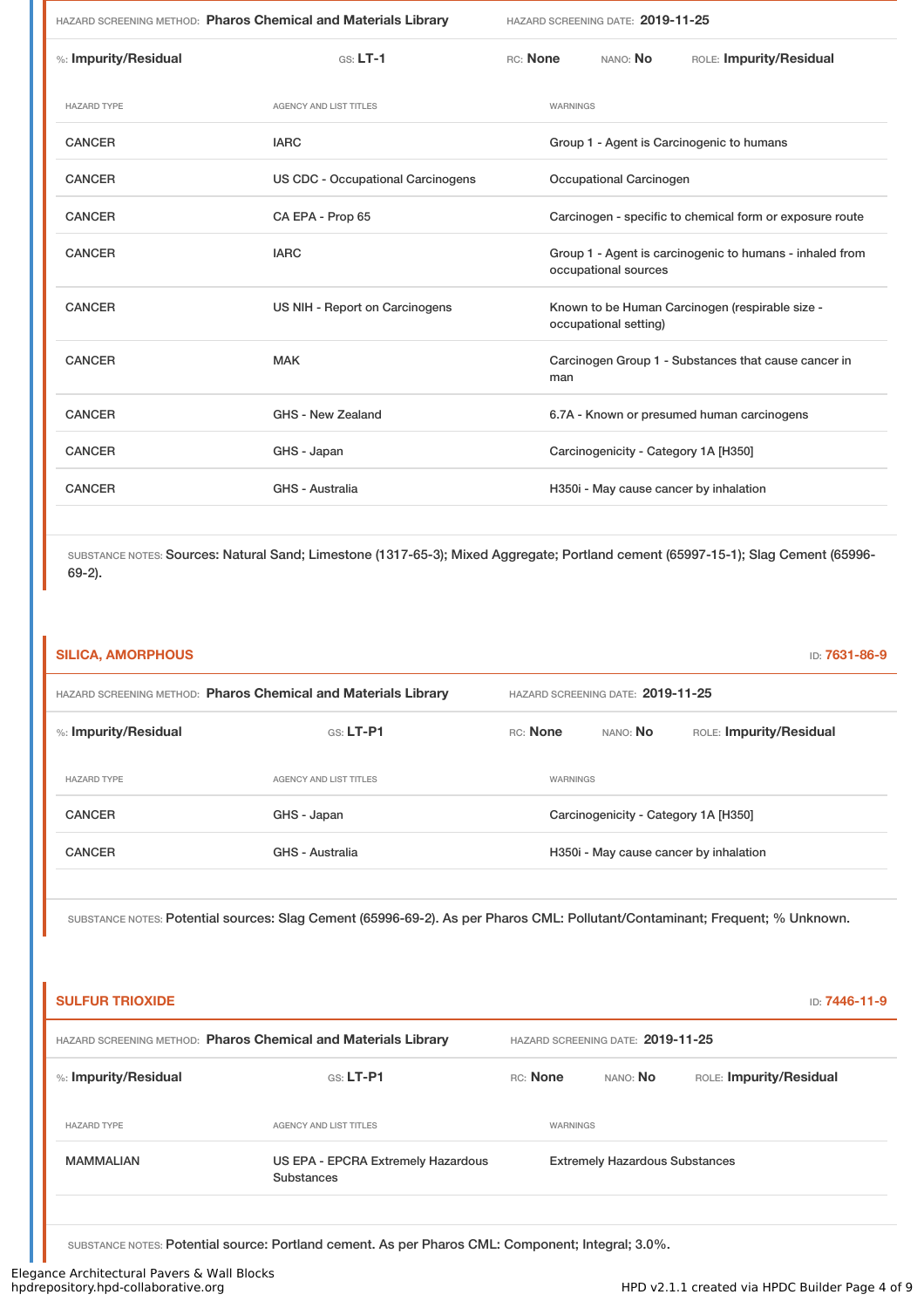### **IRON OXIDE** ID: **1317-61-9**

| HAZARD SCREENING METHOD: Pharos Chemical and Materials Library |                        | HAZARD SCREENING DATE: 2019-11-25     |          |                                                        |  |
|----------------------------------------------------------------|------------------------|---------------------------------------|----------|--------------------------------------------------------|--|
| %: 0.00 - 1.00                                                 | <b>GS: LT-UNK</b>      | RC: None                              | NANO: No | ROLE: Pigment                                          |  |
| <b>HAZARD TYPE</b>                                             | AGENCY AND LIST TITLES | WARNINGS                              |          |                                                        |  |
| <b>CANCER</b>                                                  | <b>MAK</b>             | but not sufficient for classification |          | Carcinogen Group 3B - Evidence of carcinogenic effects |  |

SUBSTANCE NOTES: Percent by weight of substance reported as a range due to different colors available. Contact manufacturer if more information is required.

| <b>CALCIUM OXIDE</b>                                           |                                   |                 |                 | ID: <b>1305-78-8</b>                           |
|----------------------------------------------------------------|-----------------------------------|-----------------|-----------------|------------------------------------------------|
| HAZARD SCREENING METHOD: Pharos Chemical and Materials Library | HAZARD SCREENING DATE: 2019-11-25 |                 |                 |                                                |
| %: Impurity/Residual                                           | $GS: LT-P1$                       | <b>RC:</b> None | NANO: <b>No</b> | ROLE: Impurity/Residual                        |
| <b>HAZARD TYPE</b>                                             | AGENCY AND LIST TITLES            | WARNINGS        |                 |                                                |
| None found                                                     |                                   |                 |                 | No warnings found on HPD Priority Hazard Lists |

SUBSTANCE NOTES: Sources: Portland cement; slag cement. As per Pharos CML: Component; Frequent; % Unknown.

| <b>LIMESTONE, CALCIUM CARBONATE</b><br><b>ID: 1317-65-3</b>    |                        |                 |                                   |                                                |
|----------------------------------------------------------------|------------------------|-----------------|-----------------------------------|------------------------------------------------|
| HAZARD SCREENING METHOD: Pharos Chemical and Materials Library |                        |                 | HAZARD SCREENING DATE: 2019-11-25 |                                                |
| %: 0.00 - 10.00                                                | <b>GS: LT-UNK</b>      | RC: None        | NANO: No                          | ROLE: Aggregate                                |
| <b>HAZARD TYPE</b>                                             | AGENCY AND LIST TITLES | <b>WARNINGS</b> |                                   |                                                |
| None found                                                     |                        |                 |                                   | No warnings found on HPD Priority Hazard Lists |

SUBSTANCE NOTES: Identified on the US EPA Safer Chemical Ingredient List (Green Circle - Verified Low Concern). May also represent component of various other raw materials.

| <b>FERRIC OXIDE</b> |                                                                |          |                                   | ID: 1309-37-1 |
|---------------------|----------------------------------------------------------------|----------|-----------------------------------|---------------|
|                     | HAZARD SCREENING METHOD: Pharos Chemical and Materials Library |          | HAZARD SCREENING DATE: 2019-11-25 |               |
| %: $0.00 - 1.00$    | $GS:$ BM-2                                                     | RC: None | NANO: No                          | ROLE: Pigment |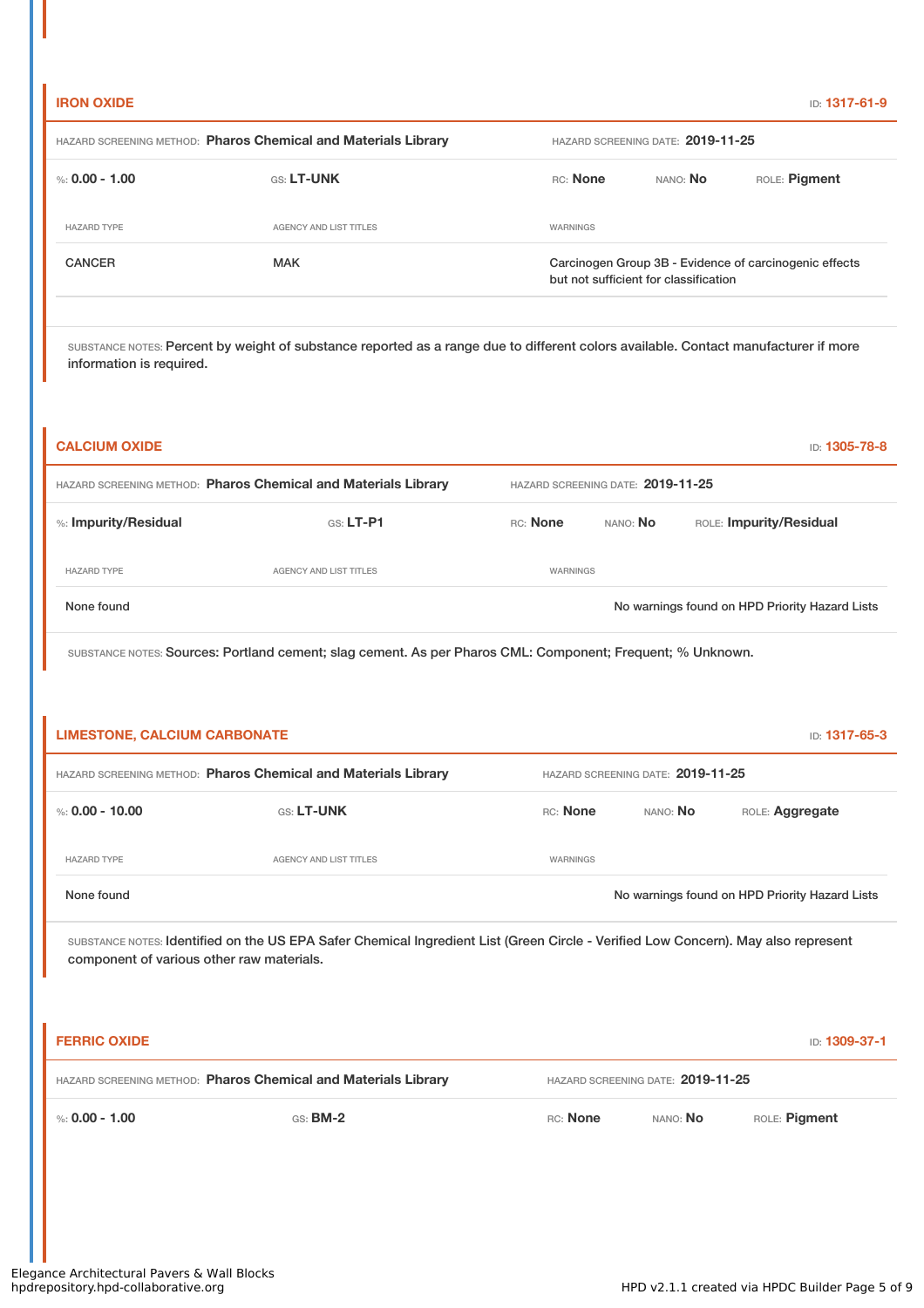HAZARD TYPE **AGENCY AND LIST TITLES WARNINGS** 

CANCER **CANCER** MAK MAK CANCER CANCER CANCER MAK CANCER CANCER CANCER CANCER CANCER CANCER CANCER CANCE CANCE CANCE but not sufficient for classification

SUBSTANCE NOTES: GreenScreen Benchmark® assessment score of BM-2 was provided by the HPD Builder Tool. Percent by weight of substance reported as a range due to different colors available. Contact manufacturer if more information is required.

# **CARBON BLACK** ID: **1333-86-4** HAZARD SCREENING METHOD: **Pharos Chemical and Materials Library** HAZARD SCREENING DATE: **2019-11-25** %: **0.00 - 1.00** GS: **LT-1** RC: **None** NANO: **No** ROLE: **Pigment** HAZARD TYPE **AGENCY AND LIST TITLES** WARNINGS CANCER **EXECUTE:** US CDC - Occupational Carcinogens **Occupational Carcinogen** CANCER CA EPA - Prop 65 CA EPA - Prop 65 Carcinogen - specific to chemical form or exposure route CANCER **IARC** IARC **GROUP 2B - Possibly carcinogenic to humans - inhaled from** occupational sources CANCER MAK Carcinogen Group 3B - Evidence of carcinogenic effects but not sufficient for classification

SUBSTANCE NOTES: Percent by weight of substance reported as a range due to different colors available. Contact manufacturer if more information is required.

### **TITANIUM DIOXIDE** ID: **13463-67-7**

| HAZARD SCREENING METHOD: Pharos Chemical and Materials Library |                                              | HAZARD SCREENING DATE: 2019-11-25                                                 |                                               |                                                        |
|----------------------------------------------------------------|----------------------------------------------|-----------------------------------------------------------------------------------|-----------------------------------------------|--------------------------------------------------------|
| %: $0.00 - 1.00$                                               | $GS: LT-1$                                   | RC: None                                                                          | NANO: NO                                      | ROLE: Pigment                                          |
| <b>HAZARD TYPE</b>                                             | <b>AGENCY AND LIST TITLES</b>                | WARNINGS                                                                          |                                               |                                                        |
| <b>CANCER</b>                                                  | <b>US CDC - Occupational Carcinogens</b>     | Occupational Carcinogen                                                           |                                               |                                                        |
| <b>CANCER</b>                                                  | CA EPA - Prop 65                             | Carcinogen - specific to chemical form or exposure route                          |                                               |                                                        |
| <b>CANCER</b>                                                  | <b>IARC</b>                                  | Group 2B - Possibly carcinogenic to humans - inhaled from<br>occupational sources |                                               |                                                        |
| <b>ENDOCRINE</b>                                               | <b>TEDX</b> - Potential Endocrine Disruptors |                                                                                   | <b>Potential Endocrine Disruptor</b>          |                                                        |
| <b>CANCER</b>                                                  | <b>MAK</b>                                   |                                                                                   | but not sufficient to establish MAK/BAT value | Carcinogen Group 3A - Evidence of carcinogenic effects |
| <b>CANCER</b>                                                  | <b>MAK</b>                                   | risk under MAK/BAT levels                                                         |                                               | Carcinogen Group 4 - Non-genotoxic carcinogen with low |
|                                                                |                                              |                                                                                   |                                               |                                                        |

SUBSTANCE NOTES: Pigmentary Titanium Dioxide is identified on the US EPA Safer Chemical Ingredient List (Green Circle - Verified Low Concern). Percent by weight of substance reported as a range due to different colors available. Contact manufacturer if more information is required.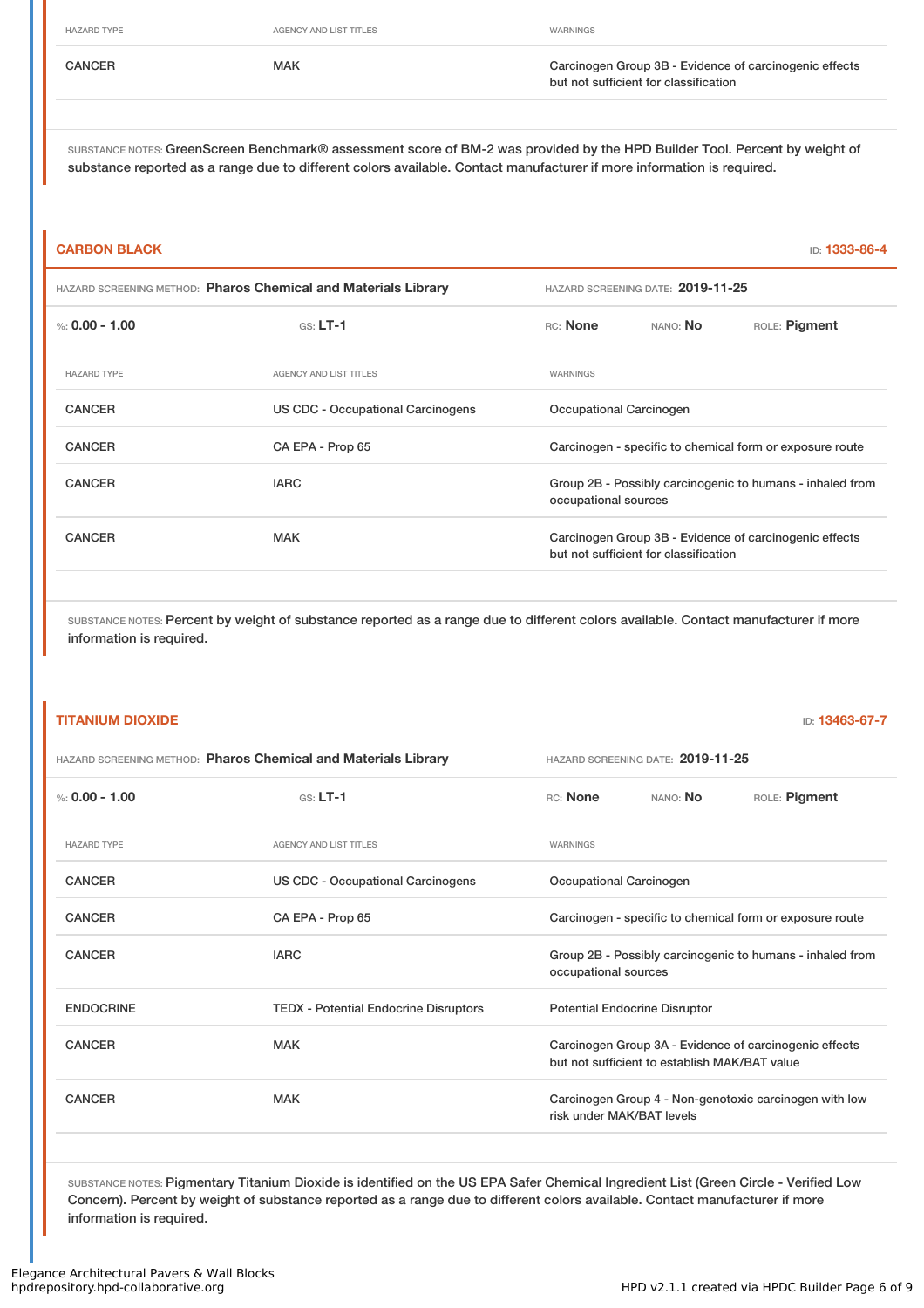| <b>FERRIC OXIDE YELLOW</b>                                     |                        |                 |                                   | <b>ID: 51274-00-1</b>                          |
|----------------------------------------------------------------|------------------------|-----------------|-----------------------------------|------------------------------------------------|
| HAZARD SCREENING METHOD: Pharos Chemical and Materials Library |                        |                 | HAZARD SCREENING DATE: 2019-11-25 |                                                |
| %: 0.00 - 1.00                                                 | <b>GS: LT-UNK</b>      | <b>RC:</b> None | NANO: No                          | ROLE: Pigment                                  |
| <b>HAZARD TYPE</b>                                             | AGENCY AND LIST TITLES | WARNINGS        |                                   |                                                |
| None found                                                     |                        |                 |                                   | No warnings found on HPD Priority Hazard Lists |

SUBSTANCE NOTES: Percent by weight of substance reported as a range due to different colors available. Contact manufacturer if more information is required.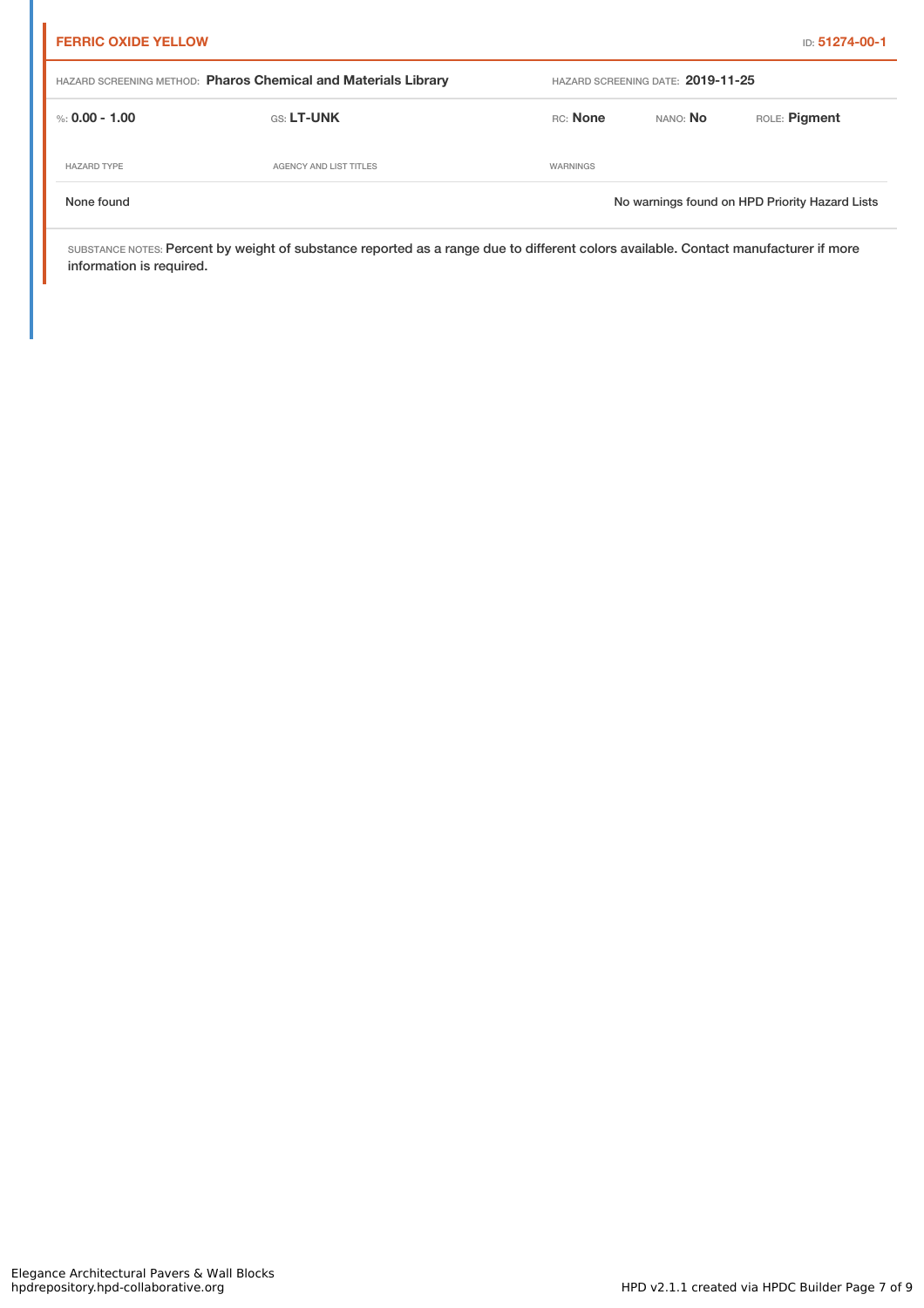This section lists applicable certification and standards compliance information for VOC emissions and VOC content. Other types of *health or environmental performance testing or certifications completed for the product may be provided.*

| <b>VOC EMISSIONS</b>                                                                     | <b>CDPH Standard Method - Not tested</b> |                     |                       |  |
|------------------------------------------------------------------------------------------|------------------------------------------|---------------------|-----------------------|--|
| CERTIFYING PARTY: Self-declared<br>APPLICABLE FACILITIES: N/A<br><b>CERTIFICATE URL:</b> | ISSUE DATE: $2019-$<br>$08-14$           | <b>EXPIRY DATE:</b> | CERTIFIER OR LAB: N/A |  |
| CERTIFICATION AND COMPLIANCE NOTES:                                                      |                                          |                     |                       |  |

# **Section 4: Accessories**

This section lists related products or materials that the manufacturer requires or recommends for installation (such as adhesives or fasteners), maintenance, cleaning, or operations. For information relating to the contents of these related products, refer to their *applicable Health Product Declarations, if available.*

No accessories are required for this product.

## **Section 5: General Notes**

Elegance Architectural Pavers & Wall Blocks are manufactured at the following Unilock facilities: Ayr, Ontario; Georgetown, Ontario.